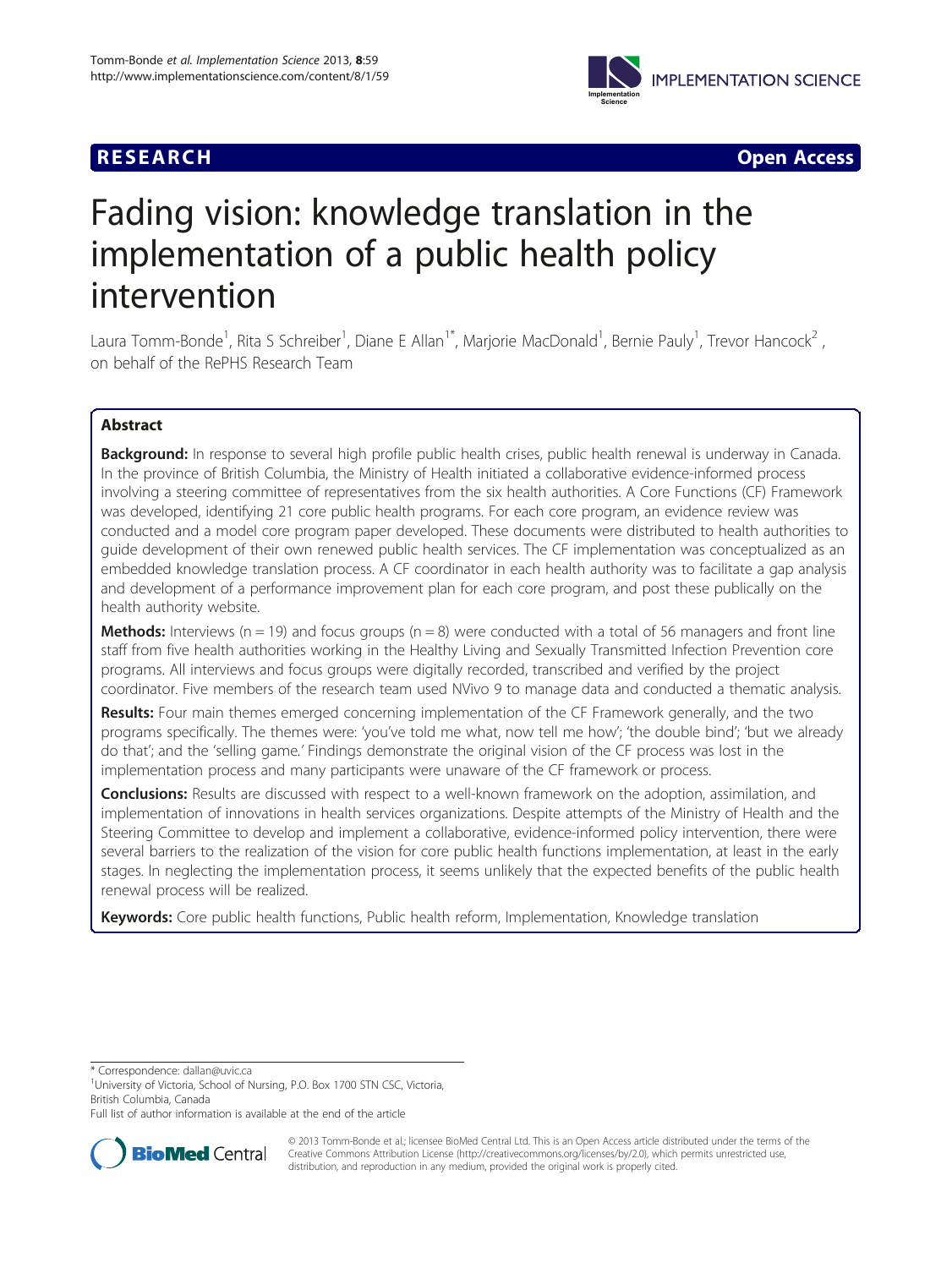#### Background

There is longstanding unease in Canada about the adequacy of public health infrastructure to address major public health concerns [\[1,2](#page-9-0)]. In the early 21st century, several public health emergencies highlighted the need for public health reform. In particular, water contamination events [[3\]](#page-9-0) and the Severe Acute Respiratory Syndrome (SARS) outbreak in Toronto [[4\]](#page-9-0) drove home the need for public health renewal [[5\]](#page-9-0). The centerpiece of the province of British Columbia's (BC) approach to reform is a Framework for Core Functions in Public Health (CF Framework) [[6\]](#page-9-0). It identifies the basic public health services and supports that Health Authorities (HA) are expected to provide to their communities (see Additional file [1](#page-9-0)).

The launch of this Framework provided the impetus for developing a research program, Core Public Health Functions Research Initiative (CPHFRI) [[7\]](#page-9-0), to study the implementation and impact of public health system renewal in BC and beyond. CPHFRI includes the Renewal of Public Health Systems (RePHS) project in which we study the implementation of the CF Framework in BC and the Public Health Standards in Ontario (ON), through two exemplar core public health programs: sexually transmitted infection prevention (STIP) and chronic disease prevention, known in BC as healthy living (HL). The findings reported in this paper are derived from RePHS BC phase one data on the introduction and early implementation of the CF Framework and the two core programs from the perspectives of public health managers and practitioners.

#### Implementation and knowledge translation

Implementation has been generally studied as a component of a larger change process, such as the diffusion of innovations [\[8,9](#page-9-0)]. Implementation refers to a process of translating intentions into action with many possible outcomes, including degrees of both successful and unsuccessful implementation [\[10,11\]](#page-9-0). These intentions are reflected in policies, plans, technologies, programs, and innovations. In public health, like other areas of healthcare, there has been movement toward evidencebased practice, programs, and policies [\[12](#page-9-0)], and several terms have emerged to describe the process by which evidence is translated into practice, such as knowledge translation (KT), knowledge transfer, and knowledge exchange [[13](#page-10-0)].

The KT literature, which has grown considerably since 2000, overlaps with older implementation literature. Both KT and implementation theory are about putting knowledge into practice, but KT is explicitly focused on research evidence and the relationship between researchers and knowledge users. The older implementation literature focuses more on implementing innovations, policies, and programs, and influences on that process. Both bodies of literature inform our analysis.

From their meta-narrative systematic review of the diverse literature across 13 research traditions on diffusion of innovations in healthcare organizations, Greenhalgh et al. [[8\]](#page-9-0) developed a comprehensive conceptual framework of factors influencing dissemination, adoption, implementation, and sustainability. The main categories of influence on these include: the nature of the innovation; system antecedents for innovation; communication and influence; the outer context; the inner context; system readiness for innovation; characteristics of the adopters; and the implementation process. In this framework, implementation is one stage in the entire diffusion process, but factors influencing each stage are not distinct and influence all stages.

There is widespread acknowledgement of the importance of evidence-based practice and policy, yet the research-practice gap remains a significant problem [[14,15\]](#page-10-0). Theories, frameworks, and models have been developed to guide and explain the implementation and KT process [\[8](#page-9-0)[,15-18](#page-10-0)]. KT is a process of closing the gap between the evidence generated in research and its application for frontline health systems delivery [[19\]](#page-10-0). Here, 'application' or what we call 'implementation' is considered part of the KT process. Unfortunately, implementation and KT frameworks have not been used widely by organizations prospectively to plan implementation of new policies or programs [[16,18](#page-10-0)]. We know that few policies and programs in the 'real world' are fully implemented as intended [\[20](#page-10-0)], but we do not know how the use of KT or implementation frameworks might improve the process.

In recognition of this challenge, the BC Ministry of Health developed a Core Functions Implementation Process [\[21](#page-10-0)] to guide the implementation of the Core Functions Framework [[6\]](#page-9-0) in BC, which can be understood as an embedded KT process. In other words, KT was integrated into the policy intervention itself as illustrated below.

### The core functions implementation process—embedded knowledge translation

A provincial steering committee was created to develop, oversee, and guide the CF framework implementation. This committee, composed of Ministry and HA representatives, commissioned and approved evidence reviews for each of the core programs. Provincial teams, which included HA representatives, used the evidence reviews to develop 21 model core program papers (MCPP). At this point, responsibility for implementation was turned over to HAs. Leaders within each HA were identified for each core program and they convened working groups to conduct gap analyses in which existing services were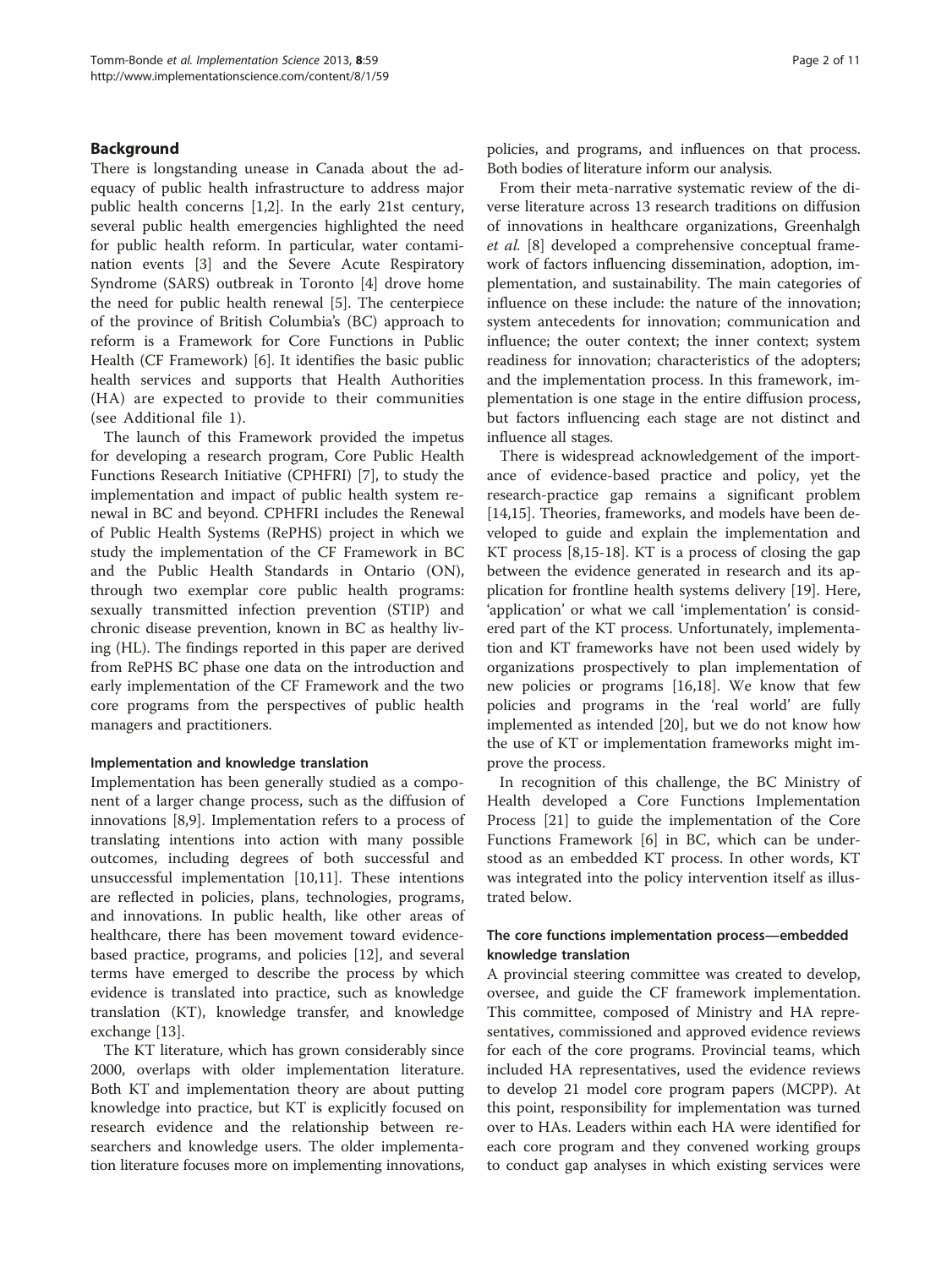examined in relation to the evidence-informed practices described in the MCPPs. The working groups were to develop performance improvement plans (PIPs) to implement the MCPP strategies that addressed identified gaps in service. If the HA was already implementing some of the best practices described, they could continue to offer those services if other priorities were not identified and implement new services to address gaps.

Expectations for Framework implementation were communicated to the HAs via a General Letter of Expectation (GLE) from the Ministry. Given that public health services represent only a small part of services provided by HAs, they were not the major focus of the GLE. Once HAs conducted their gap analyses and developed PIPs, these were to be made publically available on each HA's website.

### Purpose of study

The implementation of this major policy initiative was expected to have a significant impact on public health practice in the province, in part through its embedded KT process.

Few implementation studies have focussed explicitly on developing a qualitative understanding of the experiences of those who are actually involved at the front lines. In this paper, we focus on presenting the perspectives of those responsible for implementation on the ground. Specifically, we explore the collective experiences of HA managers and front line staff with the early implementation of the CF Framework within the STIP and HL exemplar programs in BC. An analysis of the differences between HAs and specific subgroups of participants is beyond the scope of this paper and will be presented in subsequent publications. First, we present a thematic analysis, and then discuss findings in relation to key influences on implementation drawing on Greenhalgh et al.'s framework on the diffusion of innovations in health service organizations [[8](#page-9-0)]. Knowledge about the implementation experience and the challenges encountered by practitioners and managers may help inform improvements in both the policy intervention and the implementation process.

# Methods

# Sampling

The data used for this paper were obtained during phase one of the larger RePHS project (see Additional file [1](#page-9-0) for a description of the overall research project and its methodology). We conducted interviews and focus groups with BC public health practitioners and managers involved in STIP and HL about their early implementation experiences. Consistent with most qualitative research methodologies, we used purposive sampling [[22\]](#page-10-0). A key representative within each HA extended an invitation to participate to managers and front line staff who had experience with planning or delivery of STIP or HL. If interested, representatives contacted the research team directly.

## Data collection

Questions were based on sensitizing concepts from Greenhalgh et al.'s framework as described previously [[8\]](#page-9-0) and reviewed for relevance and wording with knowledge user partners. Topics included: knowledge about the CF Framework and STIP/HL implementation, how evidence informed practice, integration of an equity lens into STIP/HL activities, public health governance, leadership, partnerships, and contextual influences on each of these. Interviews lasted approximately 90 minutes. Similar interview guides were used for both interviews and focus groups.

For pragmatic reasons (e.g., HA size and staff workload), as suggested by knowledge user partners, we conducted focus groups with front line staff, and individual interviews with managers. From November 2010 to June 2011, individual interviews  $(n = 19)$  and focus groups  $(n = 8)$  were conducted with a total of 56 HL and STIP managers and front line staff from four of five regional HAs and the provincial HA. Data collection was conducted in-person (five interviews, six focus groups) or by teleconference (14 interviews, two focus groups) based on HA preference. Ethics approval for the larger project was received from the University of Victoria and each participating HA. A review of interview and focus group data suggest that the data were similar in depth and scope, although individual focus group responses were shorter than interview responses. However, focus group participants built on other participants' responses, resulting in a collective response to each question similar in detail to those of individual interviewees.

# Analysis

Interviews and focus groups were digitally recorded, transcribed verbatim and verified. We conducted a thematic analysis using NVivo 9.0 to manage the data. The team listened repeatedly to audiotapes, and read transcriptions of the interviews and focus groups [[23\]](#page-10-0). We inductively coded the data using the constant comparative method [\[22,24](#page-10-0)] beginning with line-by-line coding, ultimately aggregating codes at higher levels of abstraction. Analysts wrote memos throughout, recording insights and making notes about relationships among the emerging categories, later verifying these in the data. Several coders analyzed the same interviews and developed an initial coding framework to be used by the whole team for coding subsequent interviews. The coding framework evolved as analysis progressed, facilitated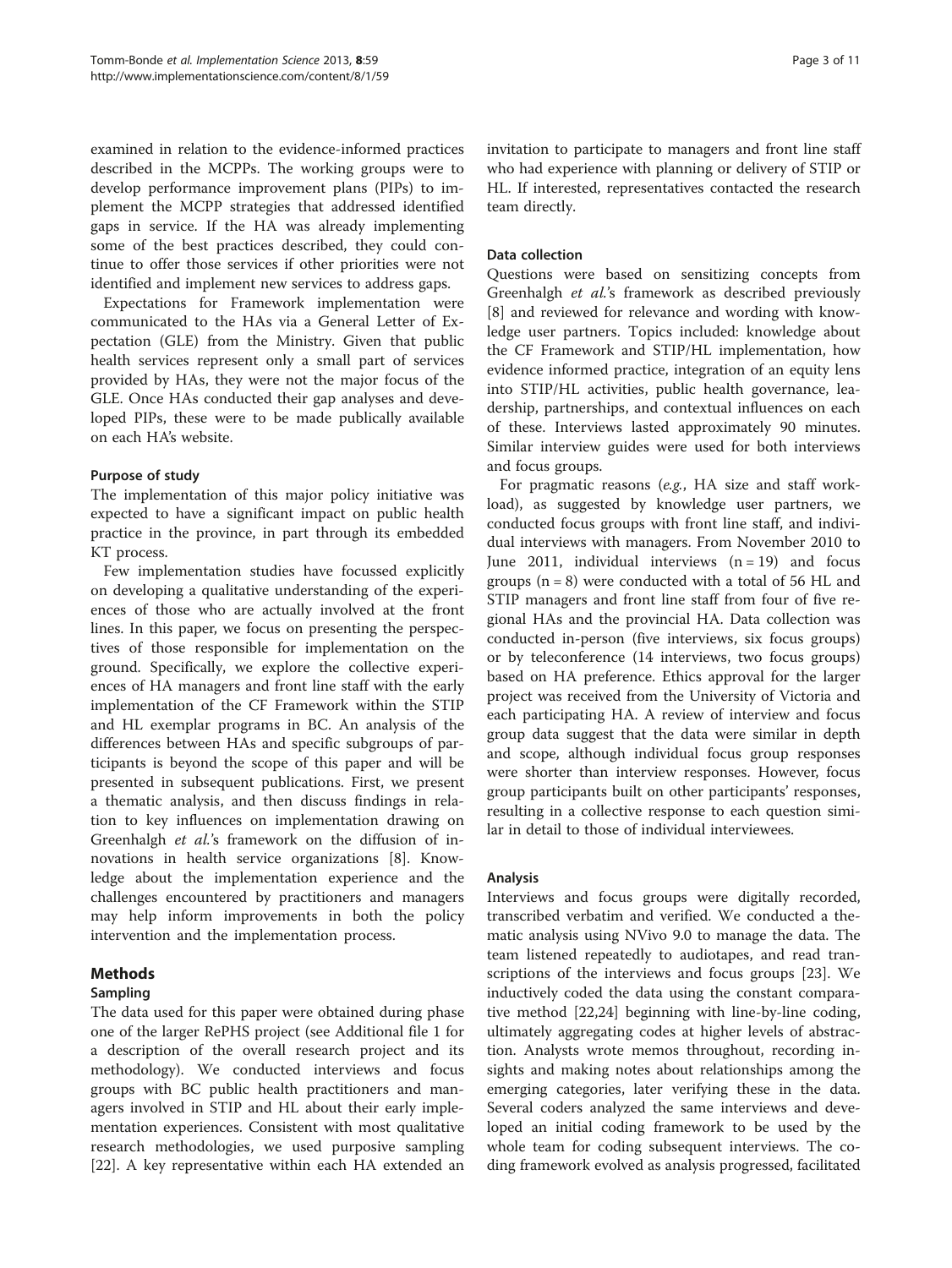by regular team meetings to discuss and agree on emerging themes and resolve discrepancies in coding.

Knowledge users on the research team provided feedback throughout the process which helps to ensure that findings are accurate and credible [[25](#page-10-0)]. The themes described below have been presented to and discussed with HA team members and research participants in several venues.

### Results

Four main themes emerged regarding participant experiences with implementation of the CF Framework and the two core programs. The themes were: 'you've told me what, now tell me how'; 'the double bind'; 'but we already do that'; and 'the selling game.' We discuss each of the themes with illustrative quotations. We applied gender-neutral pseudonyms to quotations to protect confidentiality and edited quotations slightly to enhance readability and meaning (e.g., removal of instances of um and repetitive phrases).

#### You've told me what, now tell me how

The CF Framework was designed to be a guide, not legislated. The public health renewal process was collaborative involving representatives from government, HAs, and other stakeholders. The government acted in a stewardship role, responsible for overseeing but not directing the process. Because the HAs in BC operate as independent organizations, the vision was that each would implement programs according to their unique governance structures, population needs, and resources. HAs were asked to conduct gap analyses and develop PIPs for each of the core programs, using the evidence reviews and MCPPs. Shifting responsibility for implementation from the provincial to the HA level meant involving more, and different, individuals in the CF process. Some people assisting at this point were not involved in earlier stages of the framework process, yet were now being asked to assess the current state of services and develop new plans. Many claimed not to have a clear understanding of the vision, intent, or meaning of the Framework or the implementation process. Their focus was on completing the gap analysis and PIP without really knowing how these activities fit into the larger vision of the framework. They felt as though they were going through the motions of implementation without understanding why, as reported by this manager:

'I don't know, maybe because in the past I've been involved in doing their [the Ministry's] research and pulling this together and being very specific about why we're doing something. Whereas this way, the papers are already written and you are just sort of relying on what you get. I know this sounds really odd. But if someone else is doing it for you and then you're rolling it out.' (Chris, Manager)

This participant is suggesting that there is something inappropriate about practitioners who are not involved in the development of the plan being responsible for rolling out someone else's plan. In such a situation, it is possible that the commitment needed to implement as intended is missing. Without an understanding of the larger vision, more questions than answers arose in determining how to operationalize programs. For example, participants raised questions such as: 'Is my staff responsible for this? What are common indicators across the region and province and shouldn't we be working towards these? How are other HAs doing this? Some of the activities that we do, cross into other core programs, so how do we deal with that? If we can't do everything in the MCPP, where should we focus our attention?' They perceived a lack of guidance in answering their questions. As one participant put it:

'And it just seemed crazy to me that the provincial government was unrolling something without consultation with them [front line staff]. And so they [the staff] have to wait to see what they are doing but how, if they haven't consulted with them. I mean they've never consulted with us to see what they do for obesity prevention in schools and, you know, you just think—who's actually on the ground?' (Charlie, Front-line staff )

Clearly, some staff felt left out of the process despite their belief that they had important contributions to make. Although participants thought a few front line staff may have been involved in the process, there was concern that this was inadequate because of the variety of roles and the inability of one person to reflect accurately the diversity of front line perspectives.

Some participants reported that many people in their organization had never heard of the CF Framework. For example, one participant said, .'…what was interesting, you know, talking about model core programs and people didn't know what I was talking about' (Cameron, Manager). It appeared that the philosophical vision and intents were not adequately communicated throughout the organization, nor were these staff members engaged in a process to develop a shared vision. Thus, the 'how' of implementation became somewhat irrelevant in relation to the vision of the Framework. Instead, they focussed on what they thought they needed to do rather than understanding how or why.

#### The double bind

Those working in HAs were asked to implement 21 core programs with few, if any, additional resources to support the endeavour. If additional resources were available, this was not evident to all managers and front line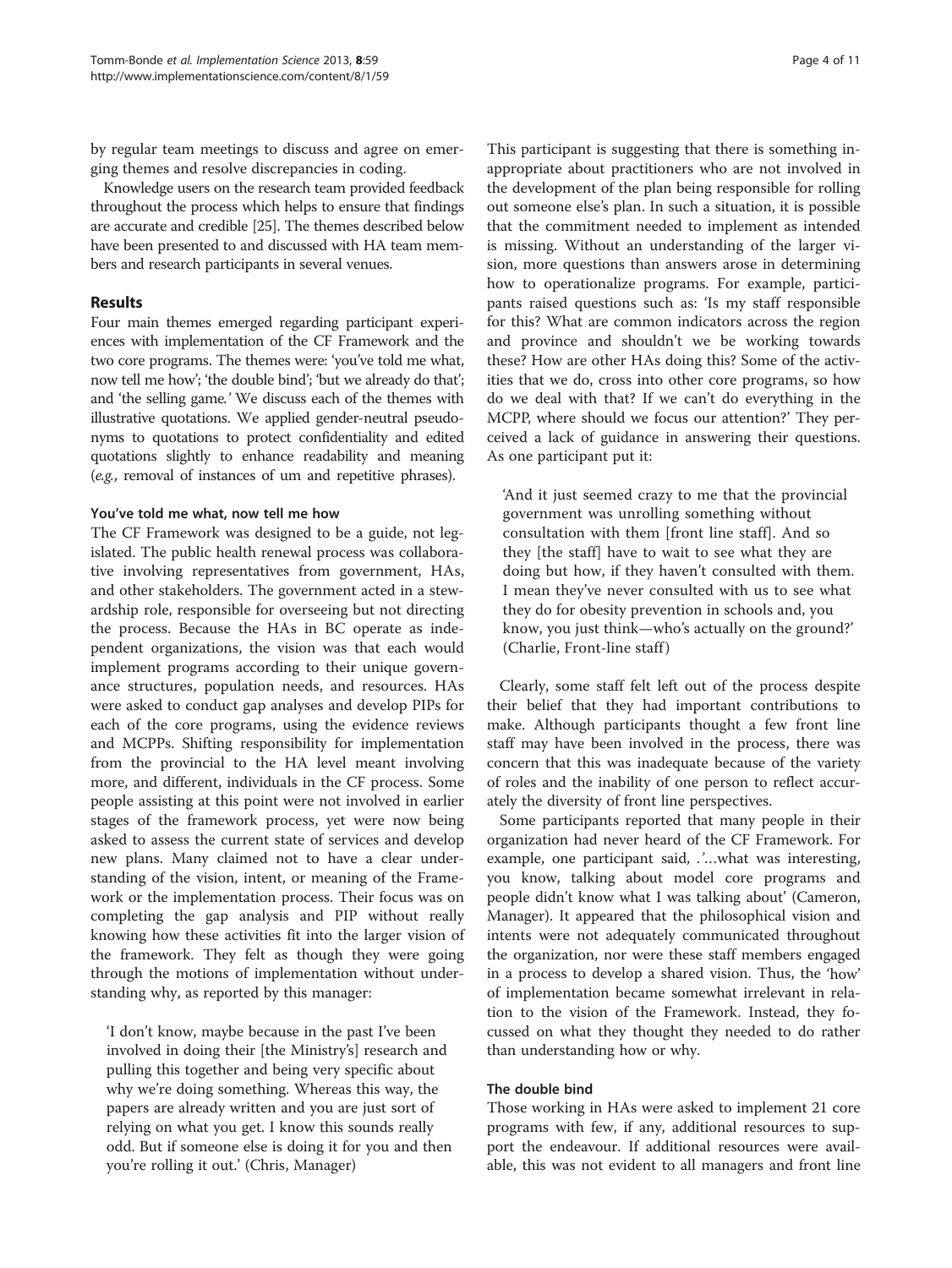staff. Initially, people felt overwhelmed by the enormity and complexity of the Framework's implementation and struggled to find strategies to make it more manageable. Most HAs responded by clustering core programs into related groups. For example, in one HA, infant and child health was bundled with reproductive health, while HL and healthy communities were clustered with mental health promotion and preventing the harms of substance use. Others clustered programs into age-related groupings. The intent was to reduce the number of programs to a manageable number or to consolidate services provided to specific population groups.

In struggling to comprehend the scale of the public health renewal project, some participants searched for supports and resources to help them. Many stated that public health budgets (and departments) were cut, resulting in job losses, non-replacement of vacant positions, and shrinking programs, rather than the hoped-for expansion and renewal of public health. As one manager noted, it was a challenge implementing core programs in light of organizational cost cutting measures at the same time that other public health crises were emerging:

'But then all these things in the past year and a half have happened that make that process  $[i.e.,$ implementation] so much harder and make things take so much longer. So instead of, 'it's no problem to get a gap analysis and performance improvement plan done in a year,' now things can take quite a bit longer. There is just kind of one impact after another. So right after I started there was fiscal restraint because of the economic times we were in, so we had quite a lot of budget cuts so people lost their jobs and we couldn't travel. So that hampers getting teams together when you can't travel and then people are losing their positions that were maybe a lead for a core program or who were a significant personnel on that team and that changes the make-up of your team and the ability to get it done. And then H1N1 happened....' (Casey, Manager)

Participants perceived that with budget cuts there was little hope of HAs putting into place an effective implementation strategy and that this magnified the inadequate surge capacity of the system to deal with public health emergencies, such as the H1N1 epidemic. In the face of such crises, other public health programs got put on hold.

Without access to financial and other resources, many did not find administrative support for the CF process, seeing a mismatch between the stated intentions of the Ministry and the means for implementing public health renewal. Being responsible for changes without having the means to enact them put managers in a double bind and left people feeling frustrated and burdened. Many felt that public health, in particular, was being unfairly targeted for budget cuts, as reflected below:

'But I think for me, one of the issues has been the pressure on the limited resources and I'm still not clear why they always pick on the little guy right? And that seems to be, whether people believe that the money is more available [in public health], I don't know why you'd pick on the area that has the least amount of dollars. I can remember when one of my directors, I said to him, 'Instead of just taking little bits from me, why don't you just take the whole program because you're talking about, you know, if we have deficits of a program, this may be 5 or 6 million. Well if you have to cut that much just wipe it out 'cause that's what you're doing on a gradual basis. You're letting us kind of haemorrhage. You may as well take it away." (Jamie, Manager)

Even in places where implementation began well, and the gap analyses and PIPs were completed in a timely fashion, not having adequate resources to see it through hampered the process and demoralized practitioners.

Some sought direction regarding which, if any, of the 21 programs were a priority within the HA, but did not find much guidance. Many respondents suggested that they were unable to determine priorities because these were shifting within government. At the time the CF framework was introduced and people in HAs were awaiting a government announcement on the HL core program, people talked about the negative impacts of the H1N1 pandemic, a provincial election, an economic downturn, and restructuring within HAs. The 'change fatigue' they reported was a significant barrier to implementation. Although work on core functions continued in some HAs, in other cases the implementation of some core programs was put on hold while waiting for guidance about priorities and the necessary resources to carry through with it.

As a consequence, staff in some HAs made their own priority assessments. In the perceived absence of Ministry and HA leadership and funding in support of core functions, they believed that full implementation of the vision of the CF Framework was severely hampered, as implied by this front-line staff member:

'Just in terms of the core functions, we would hope that there's some bite to the actual functions. Like, just putting up policy is not helpful. There needs to be dollars attached to the policy and there needs to be buy in from management. Then it's helpful to us. Then they feel the impetus to give us the information and knowledge translation is improved.' (Reese, Front-line staff)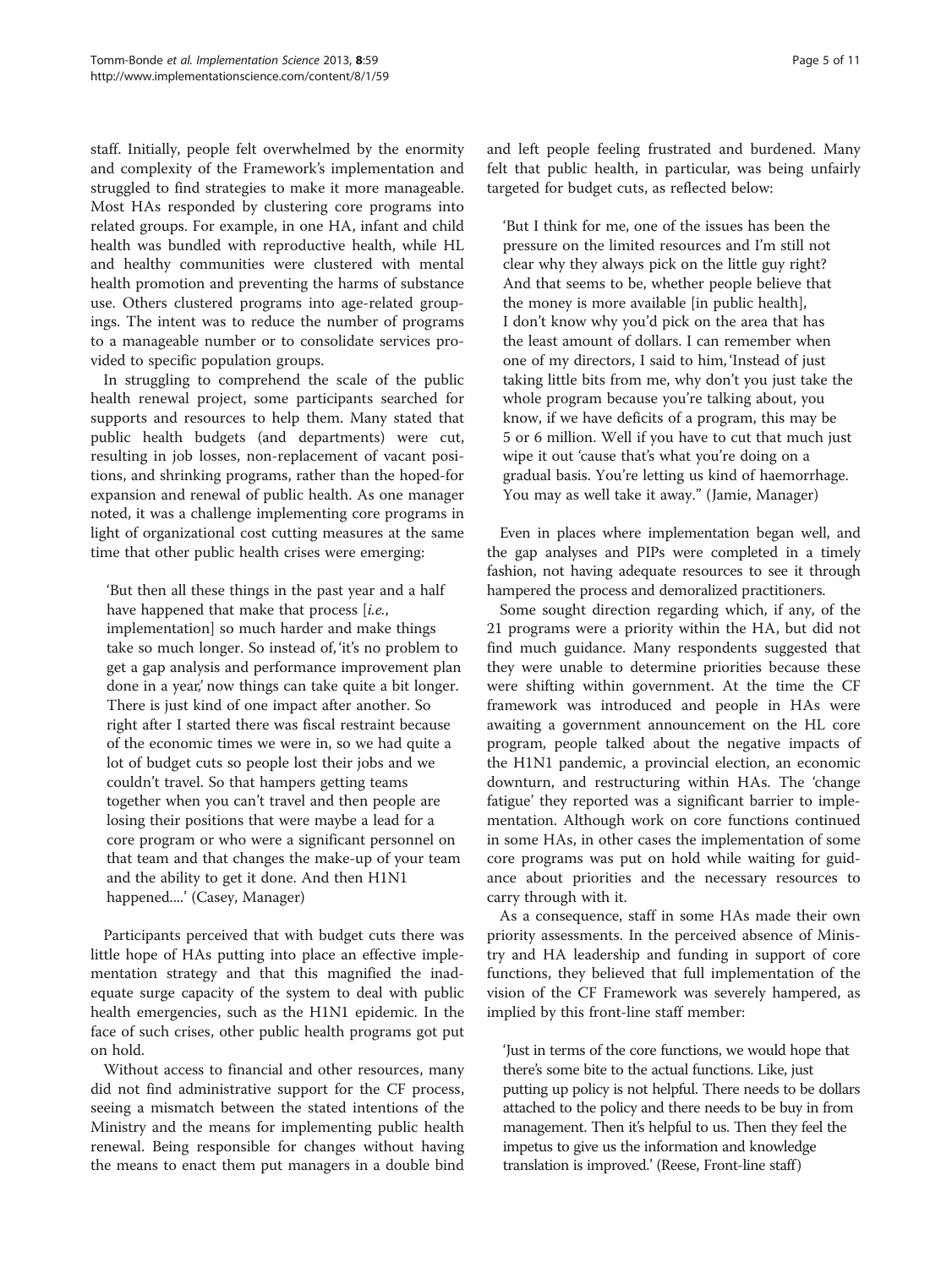#### But we already do that

Although the vision of the framework was to define the core public health functions that HAs should be addressing, as well as to provide relevant evidence and guidelines for what should be included within each core program, to many participants, the framework meant starting from scratch and implementing a new program. The Ministry and steering committee never envisioned that all current programs would cease and new ones begin and yet, that message never filtered down to many of those engaged in gap analyses or program implementation. In talking about this problem, on participant said:

' The information, it hasn't been very clear and it hasn't been big picture, and I think a lot of people have been, need the big picture to get the small picture' (Quinn, Front-line staff).

Some staff questioned the intent of core functions because to them CF implementation meant that the good work they were already doing was not being acknowledged. For example, one participant noted,.'I would argue that we were already implementing best practices' (Eden, Manager). Although some participants did recognize that the intention was about making sure the gaps were covered and, if necessary, services were enhanced, they did not believe that others understood this, as reflected below:

'I think what was missing was a strong awareness of how core functions is a part of everything that we do in the HAs and how the core functions evidence can be used to support planning and decision-making and how it doesn't have to be a project that's separate from all of the other work. It's actually integrated with all the other work and supporting the other work and vice versa. So that to me was kind of the big thing.' (Sidney, Manager)

Many participants did not recognize the connection between their current programming and the intentions of the CF Framework. Repeatedly, we heard participants say that they were already providing the services outlined in the MCPPs without understanding that the intent was never to start from scratch. For example, in reference to STIP, one manager noted:

'And you know, while sitting here and thinking, like, why haven't we focused on this with our core function work that we have done, I think it is because it is a good program already in place. So I think that is probably one of the reasons why STIP probably hasn't made it into any of the implementation plans of core function groups.' (Morgan, Manager)

The theme 'But we already do that' suggests that many participants believed that best practices were already in place and thus could not understand why a new framework or core program was needed. Clearly, the intent of the CF Framework was neither understood by, nor explicitly communicated to, all staff and this led to lack of commitment to the entire process by some staff.

#### The selling game

A major challenge to implementation noted by participants was competing HA priorities. When decisions had to be made, some participants said that everything associated with the CF Framework fell to the bottom of the list. This was because they perceived no consequences from the Ministry for non-implementation and that ongoing resources beyond the initial funding were not provided either by the Ministry or the HAs. The political will within the HA to implement the Framework was not always there, as this participant explained:

'So they [HA employees], so they like that [the vision of the CF Framework] in principle. [They] like, the concept of it, being able to show that we're all in this together. But I think that people recognize that change is political, and the political will wasn't there, you know, in the organization. So there was always scepticism as to whether it would be implemented.' (Pat, Manager).

The process thus became a marketing exercise for those responsible for implementation in which they 'polished the rhetoric' to produce buy-in from others to work on the program, be committed to the process, and move forward despite all of the odds stacked against them. This participant explains her experience:

'It's already kind of a selling game. You have to [tell them], you know, why is this important? Why are we doing this? And yes we are mandated to do the core programs, but why is this actually going to help your work and improve our services to our clients? You kind of have to sell that because everyone is so busy and people are not going to give up another part of their job to do this work. It is an added on part of their work right, so it's making that sell and then we can work on this for six months and not sure where it will go, right?' (Leslie, Manager)

The purpose of the selling game was to generate support in HA areas outside of public health for a policy that did not appear to carry the same political weight as other government or HA initiatives. Participants saw no guarantee that work done now would still be relevant in six months. Thus, getting buy-in in an ever-changing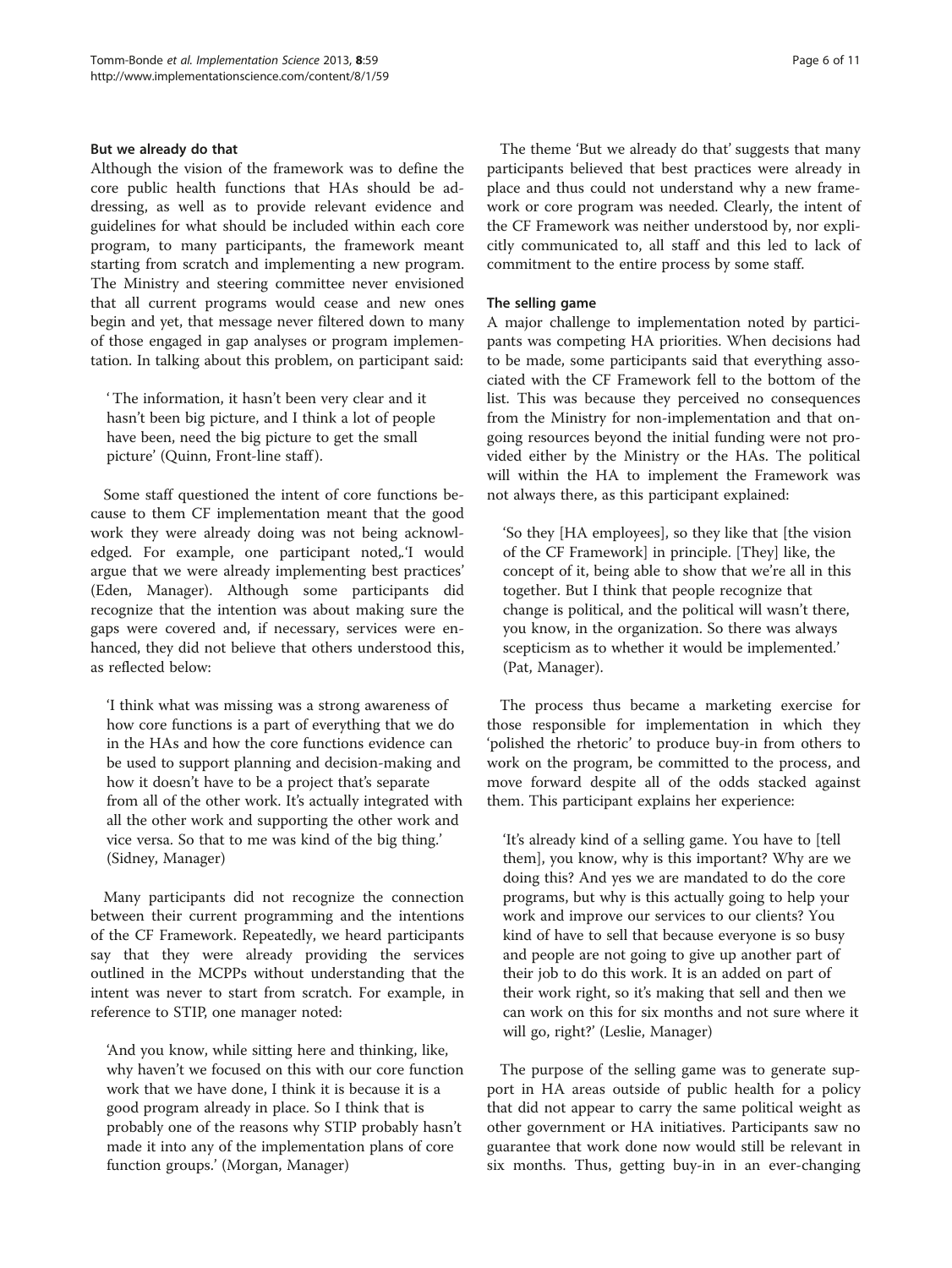environment was a challenge. For some, it was a matter of selling the work associated with the program. To make it work, however, participants believed that there needed to be strong leadership at all levels in the organization, not only in supporting CF implementation, but also in advocating for the role of public health within the HA. One participant summed this up well:

'I think that the leadership style needs to be collaborative and inclusive and then what I mean by that is reaching out to other programs outside of public health and making the links for them. Like why core programs is important. How it can help support them in the work they are already doing. Why it benefits the populations we serve to be integrating this evidence and these practices into our work. So, it needs to be someone who understands the importance of that and who is willing to make time for that. Cause it's timeconsuming. It's about conversations really, and relationships.' (Jessie, Manager)

Communicating a vision is an important leadership tool for implementation. In some instances, the managers' sales pitch to front line staff may not have included the vision, but instead focused on the gap analysis and the PIP. Without understanding the vision, it was difficult for mid-level managers and front-line staff to understand or buy into the significance of these activities. In other instances, however, there was no sales pitch, so people were left to implement activities without understanding why.

In summary, four themes emerged from the analysis that explained participants' experiences with implementation of the core programs. Although some participants did report positive aspects of the CF process and framework, overall, the introduction and early implementation of the CF Framework was not wholeheartedly embraced by many participants and resulted in what appeared to be a rocky start to the CF process.

### **Discussion**

The CF Framework was a comprehensive, evidenceinformed, collaborative initiative intended as an embedded KT process to renew public health in BC. Many participants saw value in this framework and acknowledged the importance to public health. Nonetheless, we found that many factors known to impede successful implementation were present at the time the CF Framework was introduced in BC. Without addressing these challenges, the vision for public health renewal in this province may not be realized.

One limitation of our analysis is that it draws only on a subset of data being gathered to study the implementation of this policy intervention. We recognize, however,

that implementation is often a long and protracted process and that what influences the adoption and implementation of innovations may change at different points in the process [[8\]](#page-9-0). Additional data gathered during phase two (interviews with senior executives in the HAs) and phase three (follow-up interviews with front line staff and managers) may reveal that influences may change as the implementation process evolves over time.

Greenhalgh et al. argue that 'the success of implementation (and the chances of sustainability) are critically dependent on the attributes of the innovation, the behaviour of individual adopters, the nature of communication and influence, and various structural and sociological features of the organization and its wider environment' [8, p. 176]. In our discussion, we focus on our empirically derived findings in relation to these elements of their framework.

#### Intervention characteristics

The important characteristics of the intervention that appeared to influence early implementation include the intervention source, relative advantage, complexity, and reinvention. Perceptions that an intervention is developed externally, or is seen as centrally driven, can negatively affect implementation success, particularly if there is not a transparent decision-making process or there is limited input from users [[16](#page-10-0),[26](#page-10-0)]. Despite HA involvement in developing the CF framework, some participants were not aware of this and did not perceive that there had been sufficient consultation with those responsible for implementation. This appeared to result in a low level of commitment to development and implementation of new practices from the MCPPs. Some perceived the Framework as a directive from above, as reflected in the theme 'you've told me what, now tell me how.'

There must be a relative advantage of an innovation to all stakeholders for successful implementation [\[8,9](#page-9-0)]. Many participants did not see a clear benefit of the CF framework or MCPPs over current practice. In fact, they believed the MCPPs reflected what they were already doing (but we already do that!). The seeming similarity of the MCPPs to what was already going on led some participants to dismiss the MCPPs as redundant. Relative advantage alone, however, is not sufficient for implementation. Innovations often go through a long period of negotiation, meaning-making, contestation and reframing, all of which may influence the perceived advantage of an innovation and thus its adoption and implementation [[8](#page-9-0)]. Because participants were at the beginning of this protracted process, there are still opportunities for improving implementation over time.

The perceived complexity of an intervention will negatively influence implementation [[8](#page-9-0)]. If the innovation can be reinvented  $(i.e.,$  adapted or modified) then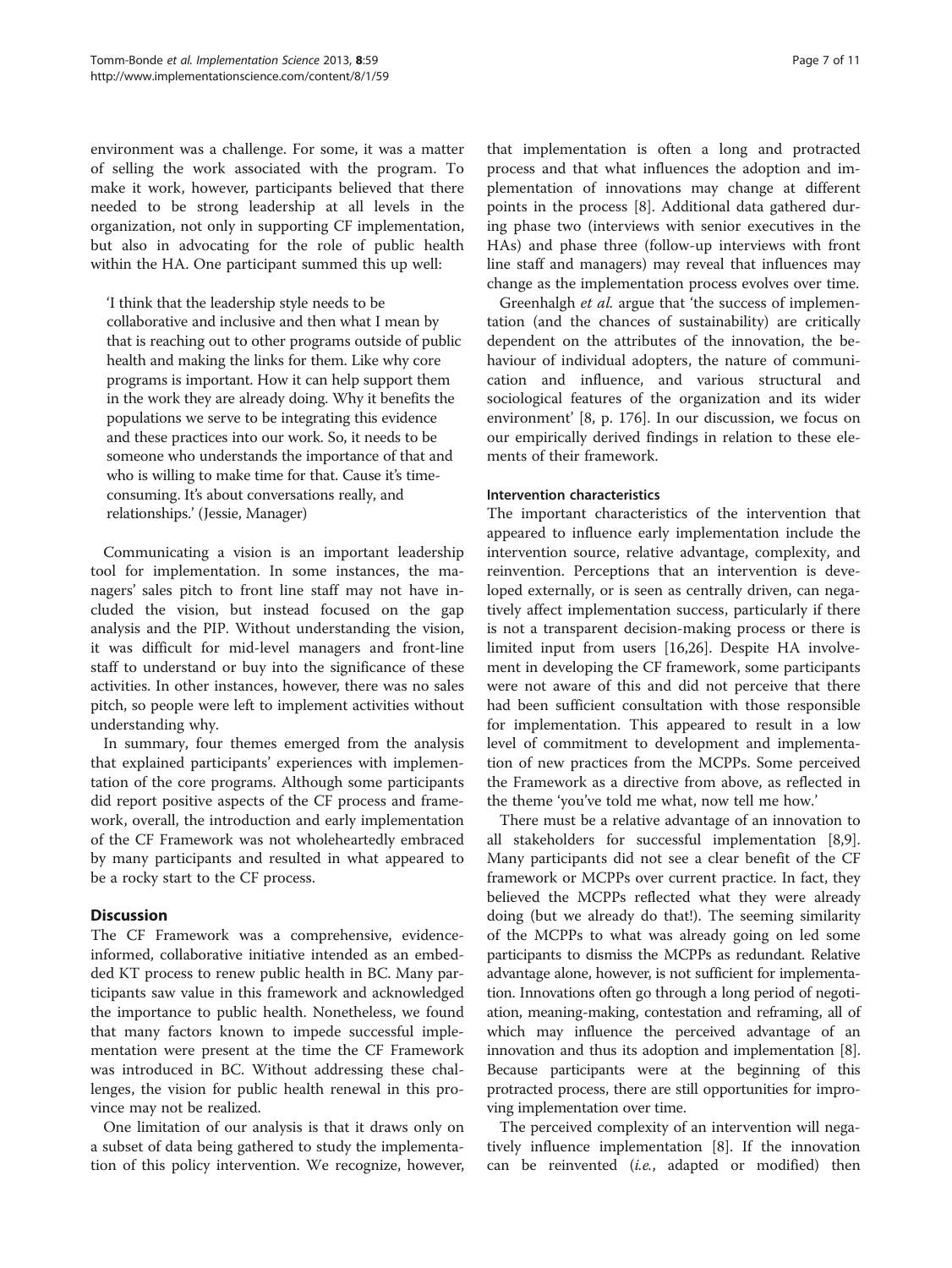implementation is more likely to occur [[9\]](#page-9-0). In 'the double bind' many participants felt overwhelmed by the complexity of the CF Framework and managed this by clustering programs to reduce the demands of implementation. Whether this adaptation will improve the success of implementation over the longer term remains to be seen.

#### Outer context

Factors in the outer context influencing implementation included: incentives and mandates at the provincial level, and environmental stability. As described in 'the selling game,' participants identified few incentives in support of implementation. There was no strong mandate or political directive to ensure implementation and evidence suggests that such mandates are most effective when accompanied by a dedicated funding stream [[27\]](#page-10-0). Overall, there was limited accountability for action, no perceived consequences for lack of implementation, and no funding to support implementation. The requirement to post the PIP publically was not tracked by the Ministry and not enforced. Although a requirement for public reporting can motivate compliance with directives in an organization [[28](#page-10-0)], not if there are adversarial relations between the reporting entity and the organization to which it is responsible [[10\]](#page-9-0). Some participants perceived the relationship between the Ministry and their HA as adversarial.

Environmental stability or uncertainty can influence the implementation process, although the evidence is limited [\[29,30\]](#page-10-0). Changes in the external environment have a much smaller influence than structural characteristics of the organization [\[29](#page-10-0)]. Nonetheless, participants talked about instability in the external environment created by significant organizational restructuring in some HAs, shifting policies and priorities of the provincial government, a provincial election that put CF implementation on hold, and the H1N1 pandemic that diverted both the resources and the practice of public health away from CF implementation.

#### Inner context

In the inner or organizational context, influences on implementation include: system antecedents for innovation, i.e., structural characteristics of the organization and a receptive context for change; and system readiness for innovation, including tension for change and innovation-system fit. Structural characteristics relate to such things as functional differentiation or internal division of labor, and the centralization versus dispersion of decision making [\[8](#page-9-0)[,26](#page-10-0)]. Devolved decision making in the organization to teams on the ground contributes to successful implementation [\[30\]](#page-10-0). In this study, although there were working groups who conducted gap analyses and developed PIPs, they did not necessarily have decision making authority around program implementation. Front line staff, in particular, did not believe they had decision making authority in this regard.

Prior to regionalization in BC in the 1990s, public health units operated independently of the healthcare system at large with strong public health leadership [\[31](#page-10-0)]. Public health budgets could never be raided by the acute care system. Currently, public health is subsumed by the regional HAs, each of which structures public health somewhat differently [\[31\]](#page-10-0). That structure influences the power and authority of public health leaders, as well as the visibility and priority given to public health functions. For example, in some HAs, there is no public health representation at the senior executive table to bring a public health voice to decision making. Medical health officers in some HAs have no line authority or control of budgets, nor do they make decisions about core program implementation and the deployment of public health staff. Participants perceived that, without this, public health was marginalized and often invisible within the system, and that public health was unfairly targeted for cost cutting measures. This perception was evident in the themes 'you've told me what, now tell me how' and 'the selling game.'

If an organization has a receptive context for change, then it is more likely to embrace new ideas and support the implementation of innovations [[8,](#page-9-0)[32\]](#page-10-0). Key components of this context include strong leadership and a clear and strategic vision [[32](#page-10-0),[33\]](#page-10-0). Many participants perceived a lack of strong public health leadership within the organization. The lack of resources to implement core functions adequately was seen by participants as a concrete reflection of the lack of leadership to advocate for the role of public health, and consequently the low priority of public health in the system. Many participants did not perceive that there was a strategic vision for CF implementation in their HAs. If senior executives did have a strategic vision, it was not well communicated to front line staff and managers.

When practitioners believe they are already engaged in best practices (but we're already doing that!), leadership may be important to push staff 'to break out of the convergent thinking and routines that are the norm in large organizations' [8, p. 13]. It may encourage staff to reflect critically on whether they are truly implementing best practices, or just engaged in business as usual.

Elements of system readiness for innovation included tension for change, innovation-system fit, and relative priority. Tension for change is the extent to which those involved perceive the current situation as intolerable or requiring change [[34\]](#page-10-0). This can be fostered with effective communication strategies that create dissatisfaction with current practice, cultivate commitment, and reduce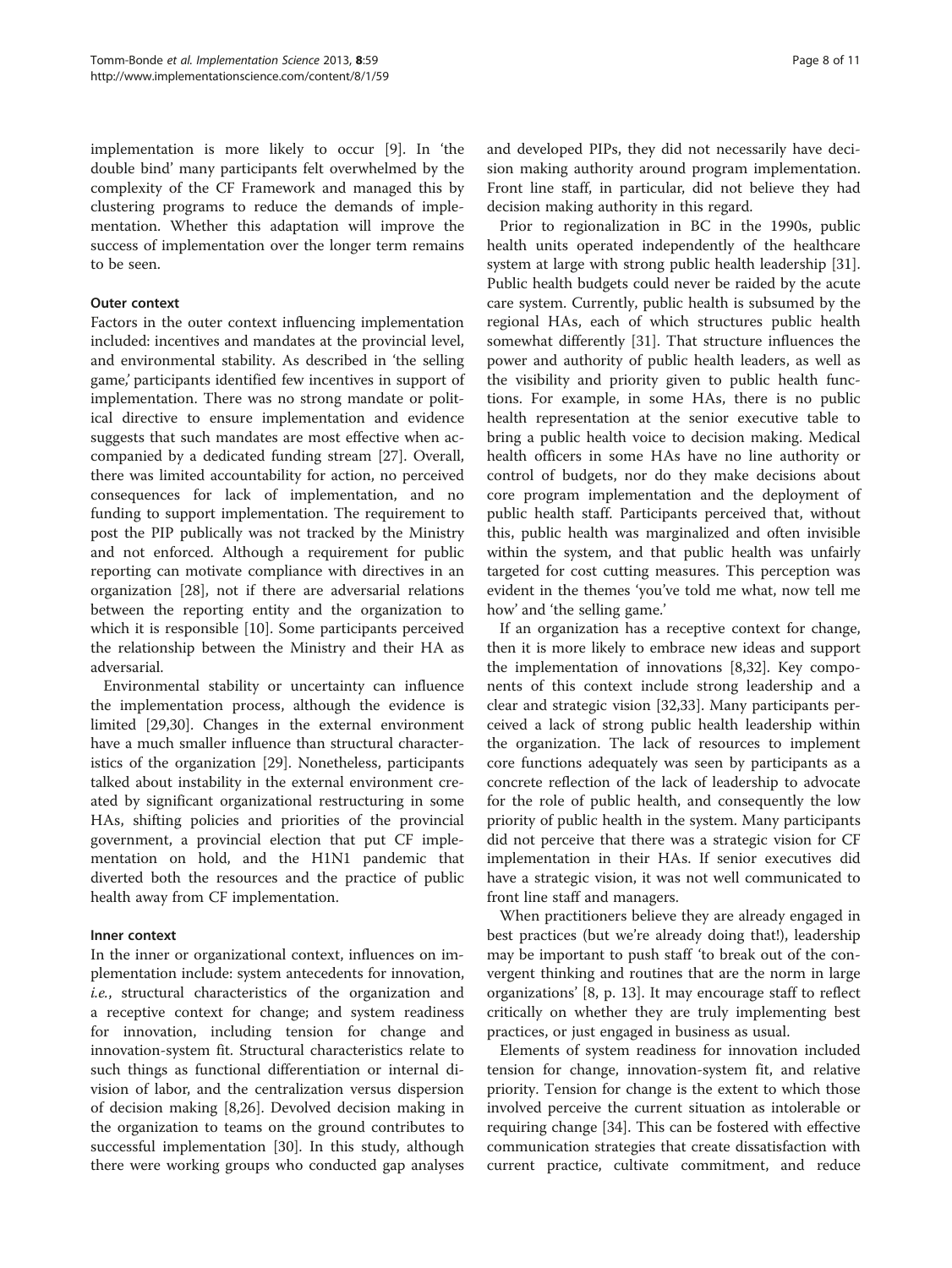resistance. A tension for change was not reflected in most participants' experiences and we found no efforts to cultivate tension. In fact, many believed that they were already engaged in practices outlined in the MCPPs (but we already do that!). Furthermore, participants were already experiencing change fatigue with many new initiatives and rapidly shifting priorities, as reflected in the theme 'you've told me what, now tell me how.' Commitment to implementation was hard to muster when people believed that six months down the road another initiative would be announced, requiring yet another change in their work.

#### Innovation-system fit

There is strong evidence that when there is a good fit between the innovation and organizational values and norms, people are more likely to embrace the innovation [[9,10,](#page-9-0)[34\]](#page-10-0). Participants believed that they were already engaged in best practices outlined in the MCPPs, and they saw value and strength in the CF framework. This suggests that there was already a good innovationsystem fit. Clearly, this was not sufficient for participants to embrace wholeheartedly the CF framework. A shared perception of the importance of the intervention's implementation within the organization and its relative priority predicts implementation effectiveness. When staff members perceive that implementation is a key organizational priority, and it is promoted, supported, and rewarded, then a climate in support of implementation is strong [[10](#page-9-0),[35](#page-10-0)]. In 'the selling game', participants made it clear that they did not perceive core program implementation as a priority in the organization, relative to competing priorities.

### Communication and influence

Intra-organizational networks and communications are important influences on successful implementation. Social networks support knowledge circulation in an organization. Support for teamwork is therefore important to facilitate the development of shared meaning, values, and vision in regard to the innovation [\[8\]](#page-9-0). This requires stable teams over time. In the theme 'you've told me what, now tell me how,' it is evident that teams were not stable and that staff changes greatly affected how people understood the intervention and their role within it.

It is possible that effective communication strategies might have mitigated these effects. We know that communication across the organization is essential for effective implementation [\[36\]](#page-10-0). In general, staff members need to be well-informed, and to understand the mission and goals of an intervention if implementation is to be successful [\[8](#page-9-0)]. It is evident that many participants did not have an understanding of the vision, intent, or meaning of the CF framework or the implementation process. A more consistent and organization-wide communication strategy might have better set the stage for subsequent implementation, perhaps by helping to create tension for change. There is some evidence to support a narrative approach to communication across the organization [[37\]](#page-10-0) in which a 'purposive construction of a shared and emergent organizational story of 'what we are doing with this innovation' can serve as a powerful cue to action' [8, p. 15].

#### Implementation process

Greenhalgh et al.'s framework identifies the following leadership and management factors as important in enhancing implementation: top management support and advocacy of the implementation process, alignment of the innovation with the goals of top and middle management, and active engagement of leaders in the process. As reflected in 'you've told me what now tell me how', 'the double bind', 'and the selling game', it was clear that many participants did not perceive top management support of, advocacy for, or engagement in the implementation process. Participants suggested that the goals of upper level management in the HAs do not align with the goals of public health or the CF Framework. Some participants believe this is because of public health's marginal position in the larger healthcare system, or because of the lack of a public health voice at the executive table. The minimal emphasis on public health deliverables in the General Letter of Expectation from the Ministry supports this contention.

Implementation is enhanced by early and extensive involvement of staff at all levels supported by formal facilitation efforts [[8\]](#page-9-0). These might include, for example, high-quality training materials and on-the-job training [[34\]](#page-10-0). Our data illustrate that there was almost no involvement of front line staff in the CF development process and limited manager involvement. No one mentioned training for implementing HL and STIP programs; perhaps because 'they were already doing that', they did not feel a need for training.

There is limited evidence to support specific KT interventions, but we know that change is more likely when KT and implementation interventions are planned and targeted to specific programs and audiences and are implemented systematically and consistently across the organization [[14,38](#page-10-0)]. Although some HAs may have used KT strategies to support core program implementation, we could not identify these for HL and STIP. If KT interventions were developed, participants were not aware of them, they were not widespread across the organizations, nor did they appear to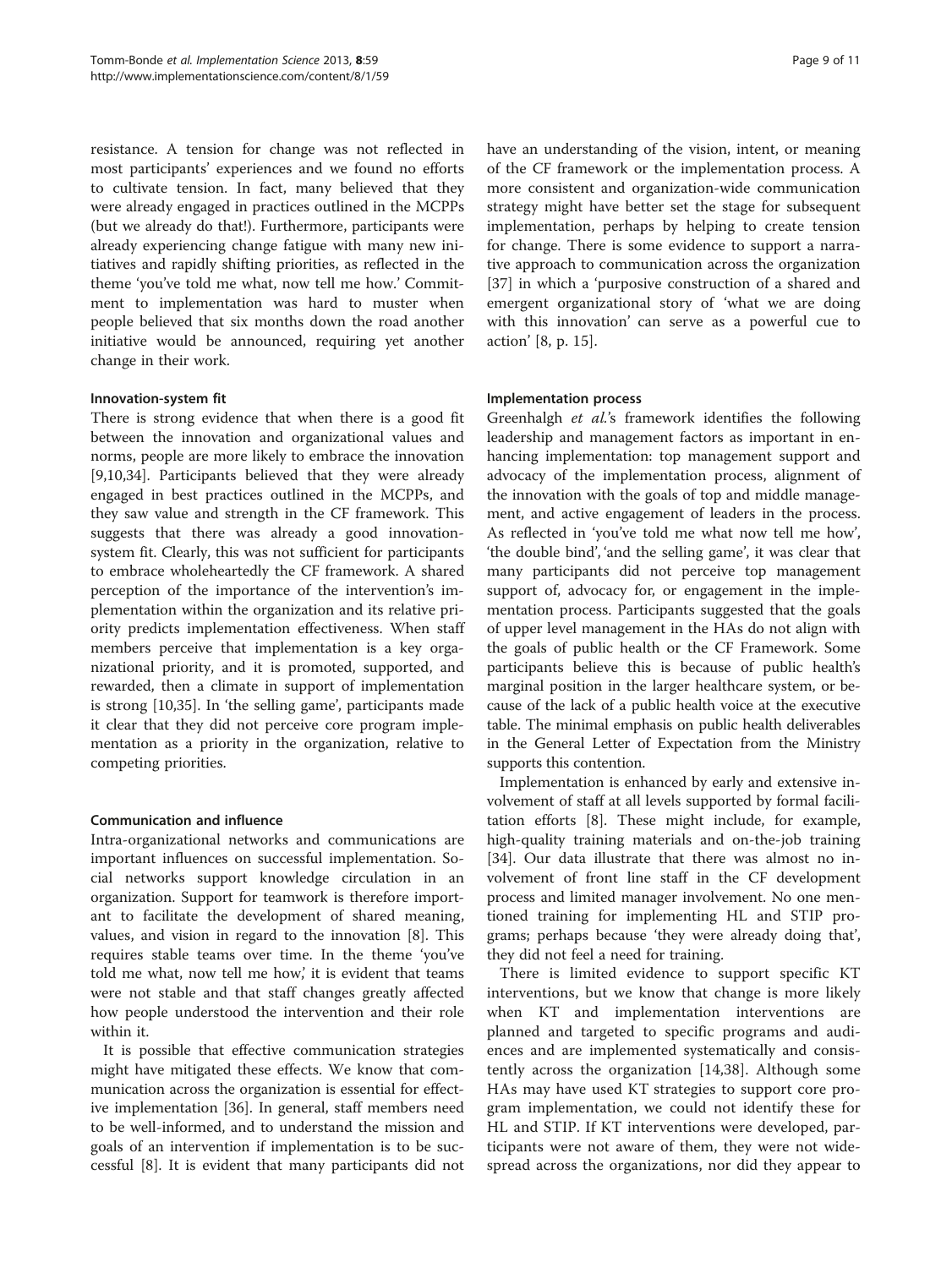<span id="page-9-0"></span>be planned and implemented in a systematic and comprehensive way.

#### Summary and conclusions

The CF Framework was implemented in a complex, dynamic environment that presented significant challenges. It seems that insufficient accountability and inadequate leadership beyond public health prevented many of those responsible for implementation from doing that work and made it difficult to make it a priority. Without adequate resources, the CF Framework was perceived as a low priority, and in a chaotic environment with many competing priorities and decreasing budgets, the CF Framework became marginalized. The lack of consequences for the HAs in not implementing the programs reinforced this. Because there was no senior public health decision maker represented at the executive table in some HAs, it was difficult to promote public health renewal and secure adequate resources when higher priority was accorded to acute care and other institutionally-based health services. There were no implementation plans developed at the health authority level for such a major intervention, resulting in poor communication of the vision and intent of the Framework among staff at or near the front lines. There appeared to be no opportunities for staff and managers to consult on, or participate in developing a shared vision for the CF Framework, thus they did not feel particularly invested in the process.

The lesson to be learned is that implementation is the Achilles heel of innovation. While the Ministry of Health invested significant resources in conducting evidence reviews for all the core public health programs, they did not synthesize the evidence on factors influencing effective implementation of a complex policy intervention like the CF Framework. Unfortunately, available implementation frameworks [8,[14](#page-10-0),[16](#page-10-0)-[18\]](#page-10-0) are rarely used prospectively to plan for implementation [[16,18\]](#page-10-0). Rather, they are used primarily as we have used Greenhalgh et al.'s framework—retrospectively to analyze the influences on implementation.

Our main recommendation is that the implementation of any intervention requires a well developed implementation plan, guided by a comprehensive implementation framework to identify and address potential barriers and facilitators for the process. This includes involvement of staff that will be responsible for implementation in the process. Evaluation is essential to determine whether the prospective use of an implementation framework will influence successful implementation. There must be an investment of sufficient resources, not just for the activities of the intervention, but also to support the implementation process. The return on this investment is likely to be substantial.

#### Consent

Written informed consent was obtained from the participant for publication of this report and any accompanying images.

#### Additional file

[Additional file 1:](http://www.biomedcentral.com/content/supplementary/1748-5908-8-59-S1.doc) Public health reform in British Columbia – framework for core functions in public health.

#### Competing interests

The authors declare that they have no competing interests.

#### Authors' contributions

LTB, RSS, and DEA took the lead in data analysis, conceptualized the thematic findings, wrote the initial draft of the paper, and approved the final version of the paper. MM, BP, and TH are the principal investigators who conceptualized the REPHS program of research and led the writing of the grant proposal for funding, from which the sections of this paper on the policy intervention and the methodology for the larger REPHS research program were derived. MM and BP participated in the data analysis, contributed to writing and editing sections of the paper, particularly the discussion, and approved the final version. TH led development of the CF Framework, contributed to the discussion section, and to editing and approving the final version of the paper. All authors read and approved the final manuscript.

#### Acknowledgement

RePHS Research Team; [http://www.uvic.ca/research/groups/cphfri/projects/](http://www.uvic.ca/research/groups/cphfri/projects/currentprojects/rephs/index.php) [currentprojects/rephs/index.php](http://www.uvic.ca/research/groups/cphfri/projects/currentprojects/rephs/index.php).

#### Author details

<sup>1</sup>University of Victoria, School of Nursing, P.O. Box 1700 STN CSC, Victoria British Columbia, Canada. <sup>2</sup>University of Victoria, School of Public Health and Social Policy, P.O. Box 1700 STN CSC, Victoria, British Columbia, Canada.

#### Received: 30 August 2012 Accepted: 27 May 2013 Published: 4 June 2013

#### References

- 1. Canadian Public Health Association: Public Health Infrastructure in Canada. Ottawa: Canada: Summary Document; 1997.
- 2. Canadian Institutes of Health Research: The Future of Public Health in Canada: Developing a Public Health System for the 21st century. Ottawa: Canada; 2003.
- 3. Holme R: Drinking water contamination in Walkerton Ontario: positive resolutions from a tragic event. Wa Sci Technol 2003, 47:266–267.
- 4. Svoboda T, Henry B, Shulman L, Kennedy E, Rea E, Ng W, Wallington T, Yaffe B, Gournis E, Vicencio E, Basrur S, Glazier RH: Public health measures to control the spread of the severe acute respiratory syndrome during the outbreak in Toronto. New Engl J Med 2004, 350:2352–2361.
- 5. National Advisory Committee on SARS and Public Health: Learning From SARS: Renewal of Public Health in Canada. Ottawa: Canada; 2003.
- 6. ritish Columbia Ministry of Health Services: A Framework for Core Functions in Public Health. Victoria: Canada; 2005.
- 7. Core public health functions research initiative. [www.uvic.ca/research/groups/](http://www.uvic.ca/research/groups/cphfri/) [cphfri/](http://www.uvic.ca/research/groups/cphfri/).
- 8. Greenhalgh T, Robert G, Bate P, MacFarlane F, Kyriakadou O: Diffusion of Innovations in Service Organizations: A Systematic Literature Review. Malden, Massachussets: Blackwell Publishing; 2005.
- 9. Rogers E: Diffusion of Innovations. 5th edition. New York: Free Press; 2003.
- 10. Klein KJ, Sorra JS: The challenge of innovation implementation. Acad Manage Rev 1996, 21:1055–1080.
- 11. Proctor E, Silmere H, Raghavan R, Hovmand P, Aarons G, Bunger A, Griffey R, Hensley M: Outcomes for implementation research: conceptual distinctions, measurement challenges, and research agenda. Adm Policy Ment Health 2011, 38:65–76.
- 12. Potvin L, Abel T: A new section for IJPH: knowledge synthesis, translation and exchange. Int J Public Health 2010, 56:1-2.